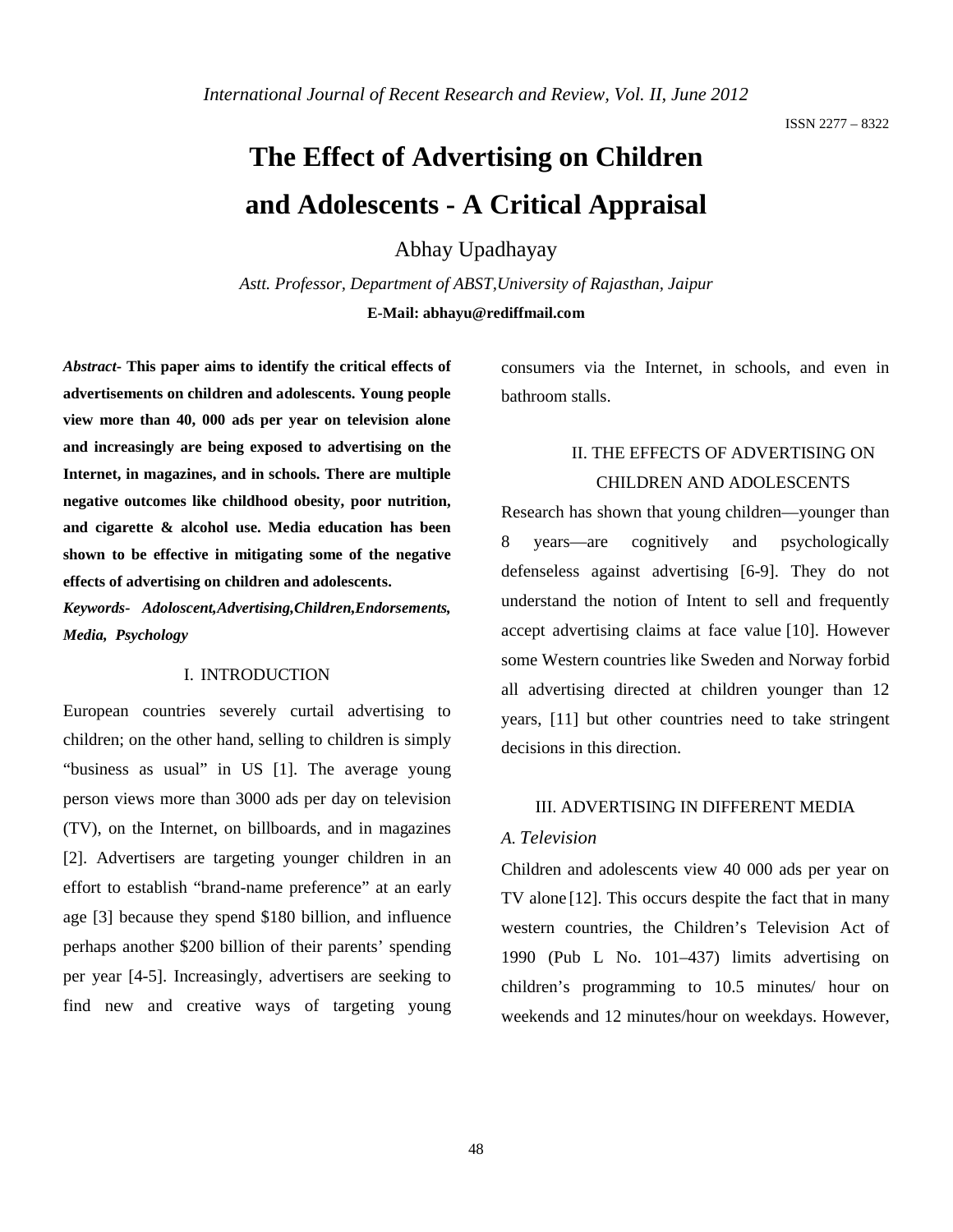much of children's viewing occurs during prime time, which features nearly 16 minutes/hour of Advertising [13].

#### *B. Movies*

A 2000 FTC (Federal Trade Commission) investigation found that violent movies, music, and video games have been intentionally marketed to children and adolescents. [14] For instance, M-rated video games, which according to the gaming industry's own rating system are not recommended for children younger than 17 years, are frequently advertised in movie theaters, video game magazines, and publications with high youth readership [15]. Also, movies targeted at children often prominently feature brand-name products and fast food restaurants [16].

#### *C. Print Media*

According to Consumer's Union, [17] study more than 160 magazines are targeted at children across the globe. Earlier Young people were exposed to 45% more beer ads and 27% more ads for hard liquor in teen magazines than adult's do [18]. Despite the Master Settlement Agreement with the tobacco industry in 1998, tobacco advertising expenditures in 38 youth-oriented magazines amounted to \$217 million in 2000 [19].

#### *D*. *Internet*

An increasing number of Web sites try to entice children and teenagers to make direct sales. Teenagers account for more than \$1 billion in e-commerce dollars, [20] and the industry spent \$72.6 million on Internet banner ads alone in 2010. More than 100 commercial Web sites promote alcohol products [21]. Content of these sites varies widely, from little more than basic

brand information to chat rooms. Many of these sites use slick promotional techniques to target young people. [22] In 1998, the Children's Online Privacy Protection Act (Pub L No. 105–277) was passed, which mandates that commercial Web sites cannot knowingly collect information from children younger than 13 years. These sites are required to provide notice on the site to parents about their collection, use, and disclosure of children's personal information and must obtain "verifiable parental consent" before collecting, using, or disclosing their information [23].

#### *E. Marketing Techniques*

Advertisers have traditionally used techniques to which children and adolescents are more susceptible, such as product placements in movies and TV shows, [24] tieins between movies and fast food restaurants, tie-ins between TV shows and toy action figures or other products, and celebrity endorsements. [25] Tooth pastes, soaps, mobile services etc., are currently being marketed to 6- to 12-year-olds, with the potential for directing specific advertisers to children and preteens. Coca-Cola reportedly paid Warner Bros. Studios \$150 million for the global marketing rights to the movie "Harry Potter and the Sorcerer's Stone," [26] and nearly 20% of fast food restaurant ads now mention a toy premium in their ads [27]. Certain tie-in products may be inappropriate for children (e.g. action figures from the World Wrestling Federation). In the near future, children watching a TV program will be able to click an on-screen link and go to a Web site during the program. [28] Interactive games and promotions on digital TV will have the ability to lure children away from regular programming, encouraging them to spend a long time in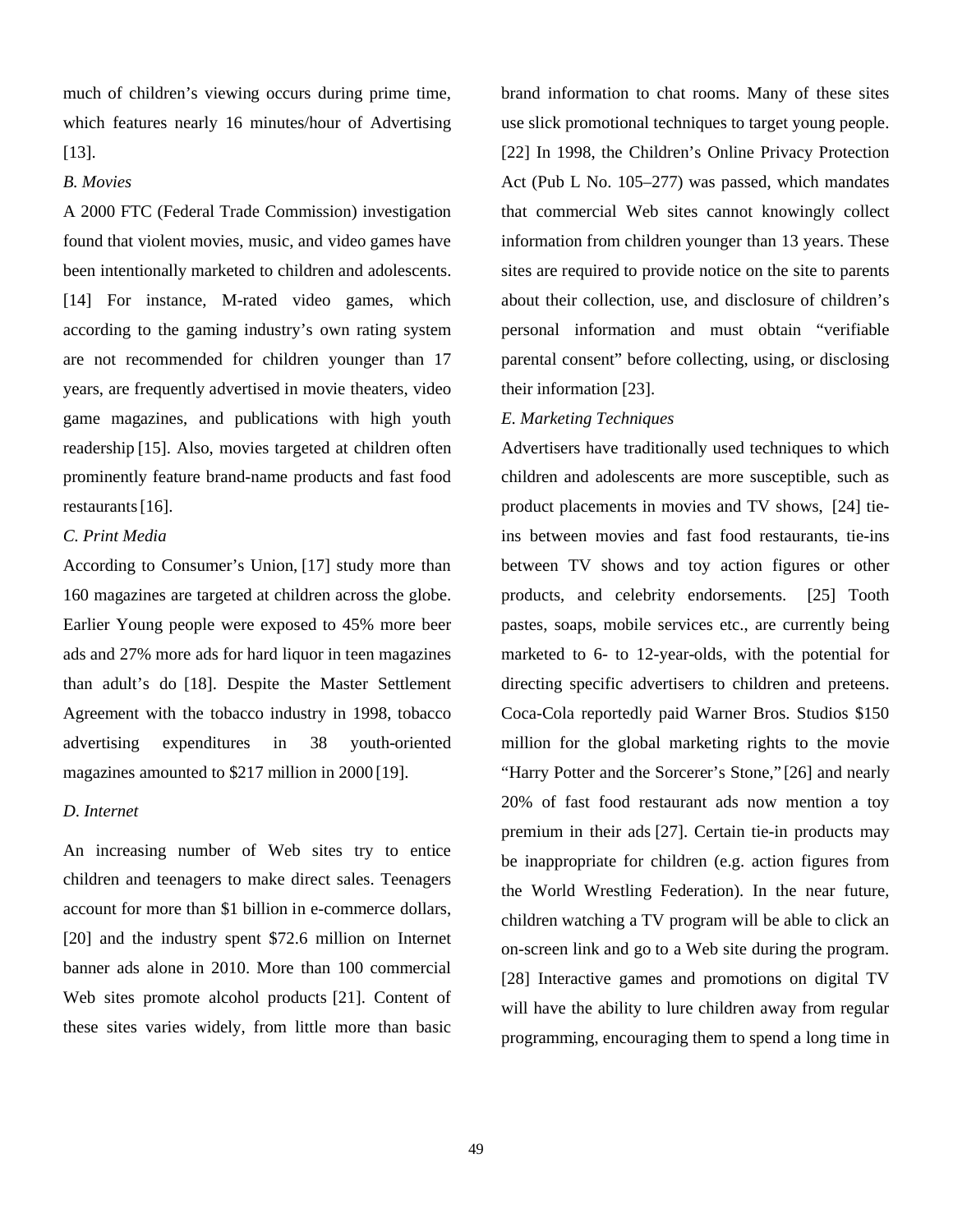an environment that lacks clear separation between content and advertising. Interactive technology may also allow advertisers to collect vast amounts of information about children's viewing habits & preferences and target them on the basis of that information [29].

## III. SPECIFIC HEALTH-RELATED AREAS OF CONCERN

#### *A. Tobacco Advertising*

Tobacco manufacturers spend \$50 million/day (\$18.8billion/year) on advertising and promotion. [30] Exposure to tobacco advertising may be a bigger risk factor than having family members and peers who smoke [31] and can even undermine the effect of strong parenting practices [32]. Couple of studies have found that approximately one third of all adolescent smoking can be attributed to tobacco advertising and promotions. [33-34] In addition, more than 20 studies have found that children exposed to cigarette ads or promotions are more likely to become smokers themselves [35-36]. Recent evidence has emerged that tobacco companies have specifically targeted teenagers as young as 13 years of age [37].

#### *B. Alcohol Advertising*

Alcohol manufacturers spend \$11 billion/year on advertising and promotion [38]. Young people typically view 2000 beer and wine commercials annually, [39] with most of the ads concentrated in sports programming. During prime time, only 1 alcohol ad appears every 4 hours; yet, in sports programming, the frequency increases to 2.4 ads per hour [40-41].

Research has found that adolescent drinkers are more likely to have been exposed to alcohol advertising [42]- [48]. Though certain Advertising regulations were incorporated to curtail direct alcohol brand promotion, the corporations were promoting other product with same brand name (E.g.: Royal stag CD's, Mc Dowell's purified drinking water bottles etc.)

#### *C. Drug Advertising*

"Just Say No" as a message to teenagers about drugs seems to be failure given that \$18 billion/year is spent on cigarette advertising, \$11billion/year is spent on alcohol advertising, and nearly \$7 billion/year is spent on prescription drug advertising [49]. Drug companies now spend more than twice as much on marketing as they do on research and development. The top 10 drug companies made a total profit of \$35.9 billion in 2002 more than the other 490 companies in the Fortune 500 combined [50]. Is such advertising effective? A recent survey of physicians found that 92% of patients had requested an advertised drug. [51-52] In addition, children and teenagers may get the message that there is a drug available to cure all ills and heal all pain, a drug for every occasion (including sexual intercourse) [39]. Food Advertising and Obesity Advertisers spend more than \$5 billion/year to promote restaurants and another \$4 billion to promote food products [53]. On TV, of the estimated 40,000 ads per year that young people see, half are for food, especially sugared cereals and highcalorie snacks [29],[54]. Healthy foods are advertised less than 3% of the time [55]. Increasingly, fast food conglomerates are using toy tie-ins with major children's motion pictures to try to attract young people [56]. Nearly 20% of fast food ads now mention a toy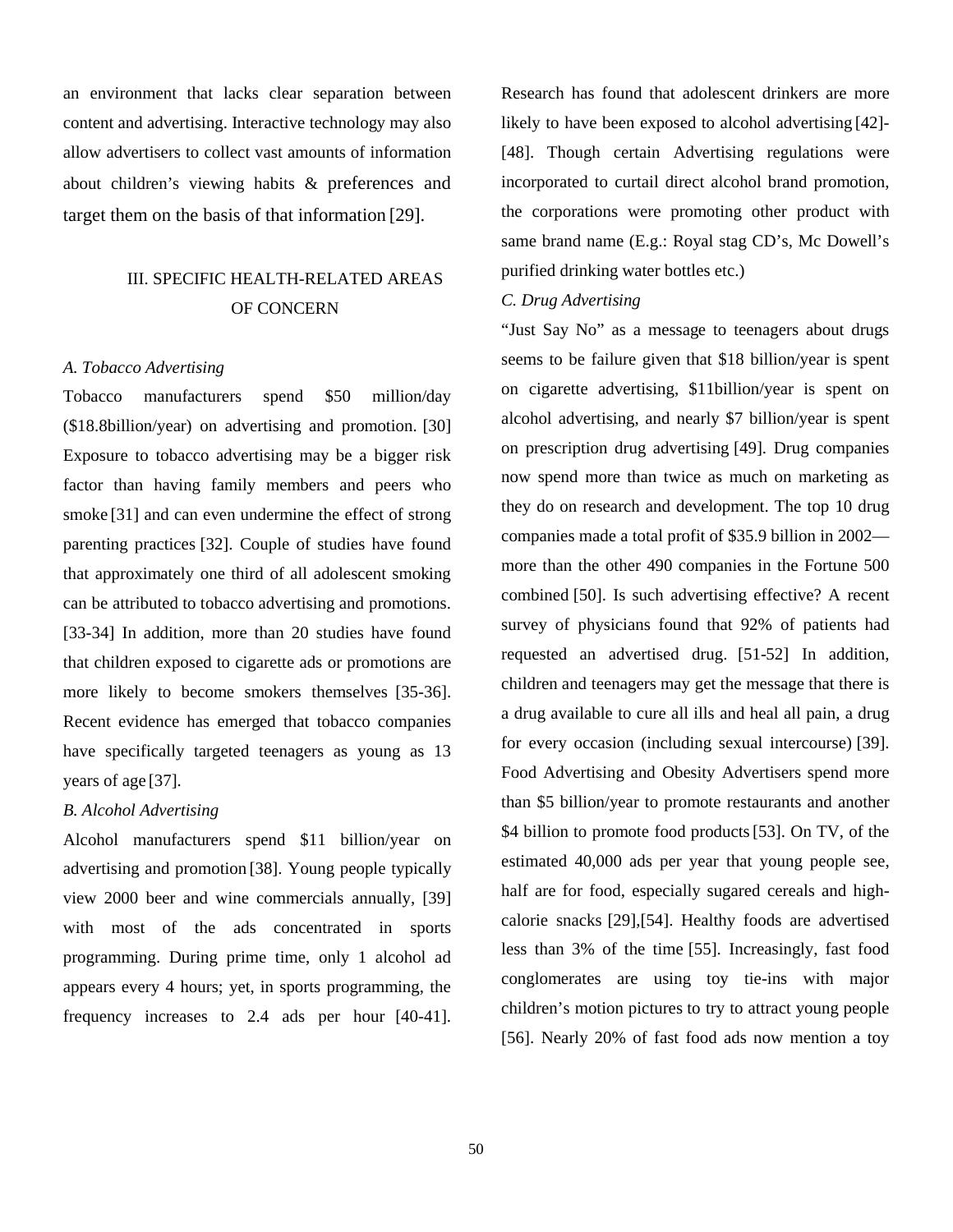premium in their commercials (Eg: McDonald with SHREK cartoon) [29]. Several studies document that young children request more junk food (defined as foods with high-caloric density but very low nutrient density) after viewing commercials. [57 - 60] In a study, the amount of TV viewed per week correlated with requests for specific foods and with caloric intake [61]. At the same time, advertising healthy foods has been shown to increase wholesome eating in children as young as 3 to 6 years of age [62].

#### *D. Sex in Advertising*

Sex is used in commercials to sell everything from beer to shampoo to cars [63]. New research is showing that teenagers' exposure to sexual content in the media may be responsible for earlier onset of sexual intercourse or other sexual activities [64-65]. What is increasingly apparent is the discrepancy between the abundance of advertising of products for erectile dysfunction (ED) (between January and October, 2004, drug companies spent \$343 million advertising Viagra, Levitra, and Cialis) [66] and the lack of advertising for birth control products or emergency contraceptives on the major TV networks. Ads for erectile dysfunction (ED) drugs give children and teens inappropriate messages about sex and sexuality at a time when they are not being taught well in school sex education programs [67-68]. Research has definitively found that giving teenagers increased access to birth control through advertising does not make them sexually active at a younger age [69],[76]. American advertising also frequently uses female models that are anorectic in appearance and, thus, may contribute to the development of a distorted body self image and abnormal eating behaviors in young girls [77-79]

#### *E .Advertising in School*

Advertisers have slowly but steadily infiltrated school systems around the country. The "3 Rs" have now become the "4 Rs," with the fourth R being "retail" [80- 81]. Ads are now appearing on school buses, in gymnasiums, on book covers, and even in bathroom stalls in metropolitan cities [82]. More than 20000 schools nationwide have signed exclusive contracts with soft drink companies [83]. In addition, there are many fast food and Ice cream chains in school cafeterias around the country [84]. There are some good news, however. In May, 2006, the nation's Ministry of Human resources development agreed to halt nearly all sales of soft drinks to public schools and sell only water, unsweetened juice, and low-fat milk in elementary and middle schools [85].

#### IV. CONCLUSION

Clearly, advertising represents "big business" across the world and can have a significant effect on young people. Unlike free speech, commercial speech does not enjoy the same protections under the First Amendment of our Constitution. Cigarette advertising and alcohol advertising was banned as they play significant effect on public health, and ads for junk food could easily be restricted. One solution that is no controversial and would be easy to implement is to educate children and teenagers about the effects of advertising literacy. Curricula have been developed that teach young people to become critical viewers of media in all of its form, including advertising. Media education seems to be protective in mitigating harmful effects of media,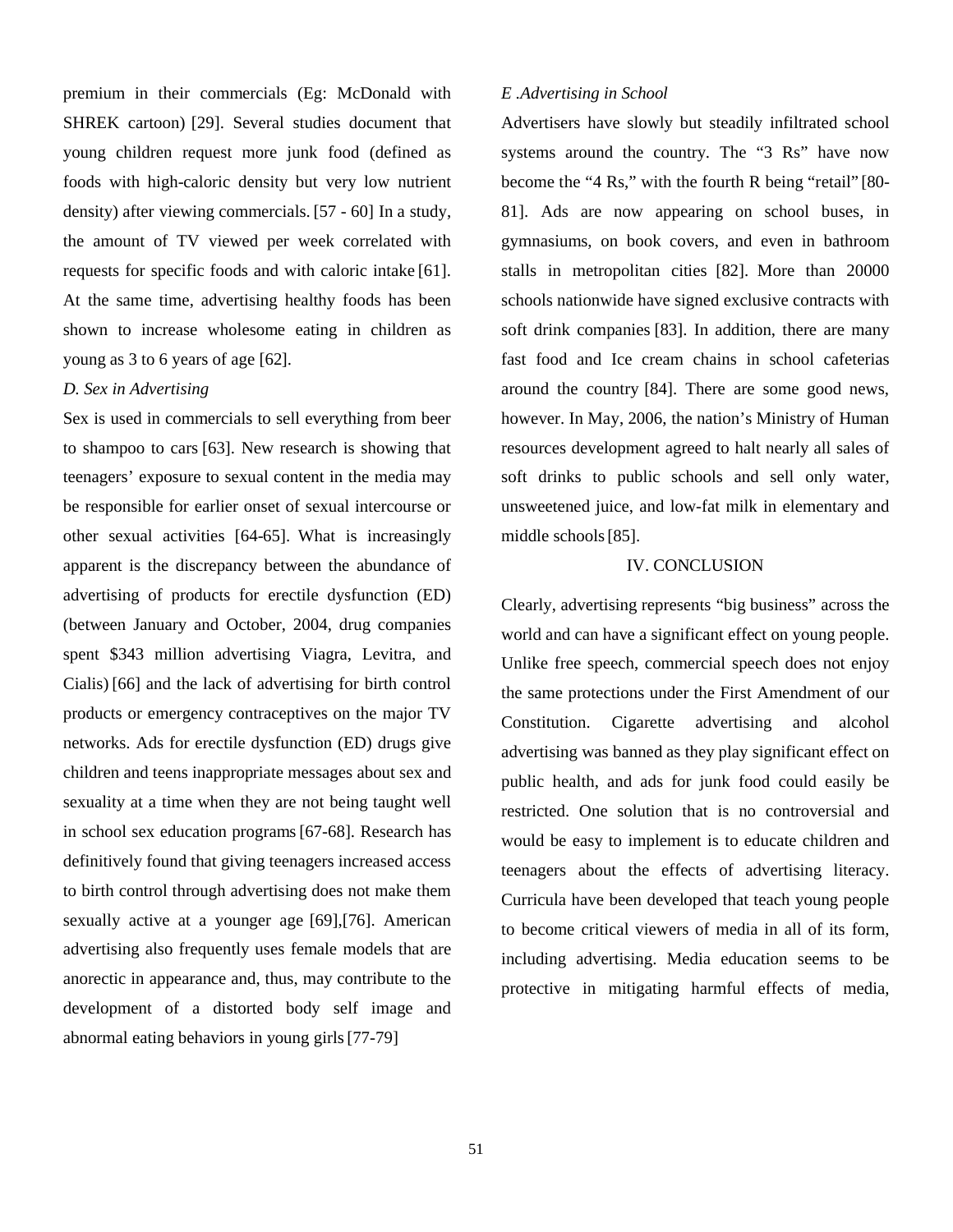including the effects of cigarette, alcohol, and food advertising

#### REFERENCES

- [1] Strasburger VC. Children and TV advertising: nowhere to run, nowhere to hide. *J Dev Behav Pediatr.*  2001;22:185–187.
- [2] Goodman E. Ads pollute most everything in sight. *Albuquerque Journal. June 27,* 1999:C3
- [3] McNeal J. *Kids as Customers: A Handbook of Marketing to Children*.Lexington, MA: Lexington Books; 1992.
- [4] Quart A. *Branded: The Buying and Selling of Teenagers*. Cambridge, MA: Perseus; 2003.
- [5] Span P. Marketers hang on affluent teen-agers' every wish. *Albuquerque Journal. June 27,* 1999:C3
- [6] Kunkel D. Children and television advertising. In: Singer DG, Singer JL, eds. *Handbook of Children and the Media*. Thousand Oaks, CA: Sage; 2001:375–393
- [7] Strasburger VC, Wilson BJ. *Children, Adolescents, and the Media*. Thousand Oaks, CA: Sage; 2002.
- [8] Unnikrishnan N, Bajpai S. *The Impact of Television Advertising on Children*. Thousand Oaks, CA: Sage; 1996.
- [9] American Psychological Association. Television advertising leads to unhealthy habits in children; says APA task force [press release]. Washington, DC: American Psychological Association; February 23, 2004. Available at: www.apa.org/releases/ childrenads.html. Accessed October 31, 2005.
- [10] Macklin MC, Carlson L, eds. *Advertising to Children: Concepts and Controversies*. Thousand Oaks, CA: Sage; 1999.
- [11] Valkenburg PM. Media and youth consumerism. *J Adolesc Health.* 2000;27(2 suppl):52–56.
- [12] Comstock G, Scharrer E. *Television: What's On, Who's Watching, and What it Means*. San Diego, CA: Academic Press; 1999.
- [13] Robins JM. Increasingly, TV's a mess of messages. *TV Guide. March 30–April 5,* 2002;41–42.
- [14] Federal Trade Commission. *Marketing Violent Entertainment to Children: Report of the FTC.*  Washington, DC: Federal Trade Commission; September 2000.
- [15] Funk JB. Video games. *Adolesc Med Clin.* 2005;16:395– 411, ix.
- [16] National Research Council and Institute of Medicine. *Reducing Underage Drinking: A Collective Responsibility*. Washington, DC: National Academies Press; 2003. Available at: www.iom.edu/ Object.File/Master/19/780/0.pdf. Accessed October 31, 2005.
- [17] Consumers Union. Selling America's kids: commercial pressures on kids of the 90's. Available at: www.consumersunion. org/other/sellingkids/index.htm. Accessed October 31, 2005.
- [18] Rumbelow H. Study: alcohol ads often reach teens. *Washington Post. September 24,* 2002:A03
- [19] King C III, Siegel M. The Master Settlement Agreement with the tobacco industry and cigarette advertising in magazines. *N Engl J Med.* 2001;345:504–511.
- [20] Montgomery K. Digital kids: the new on-line children's consumer culture. In: Singer DG, Singer JL, eds. *Handbook of Children and the Media*. Thousand Oaks, CA: Sage; 2001: 635–650.
- [21] Center on Alcohol Marketing and Youth. *Clicking With Kids: Alcohol Marketing and Youth on the Internet*. Washington, DC: Center on Alcohol Marketing and Youth; 2004.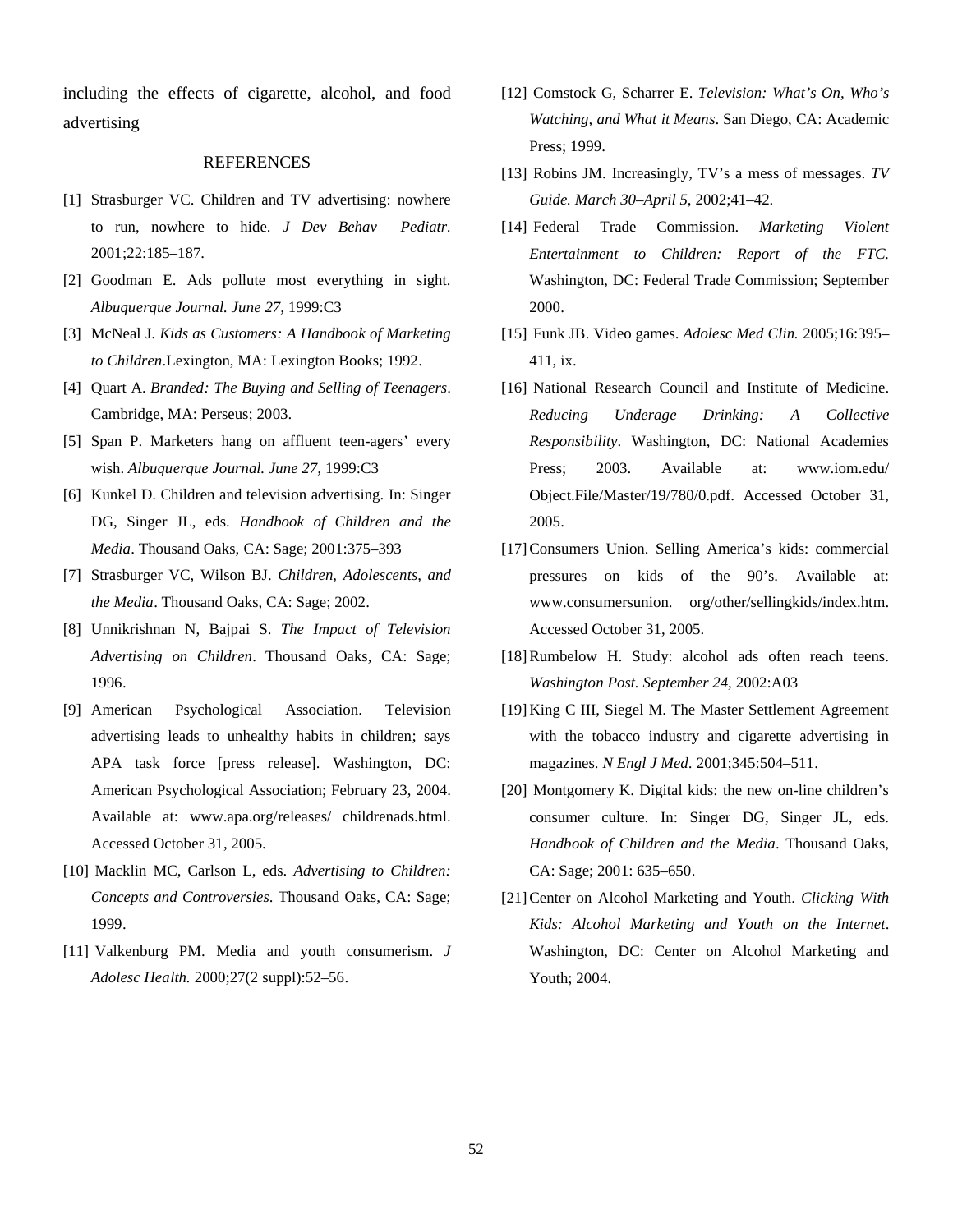- [22] Donnerstein E. The Internet. In: Strasburger VC, Wilson BJ, eds. *Children, Adolescents, and the Media*. Thousand Oaks, CA: Sage; 2002:301–321.
- [23] Children's online privacy protection rule: final rule. 64 *Federal Register* 59888 (1999) (codified at 16 CFR 312)
- [24] Sargent JD, Tickle JJ, Beach ML, Dalton MA, Ahrens MB, Heatherton TF. Brand appearances in contemporary cinema films and contribution to global marketing of cigarettes. *Lancet.* 2001;357:29–32.
- [25] Robertson T, Rossiter J, Gleason T. Children's receptivity to proprietary medicine advertising. *J Consum Res.* 1979;6: 247–255.
- [26] American Academy of Pediatrics, Committee on Nutrition. Soft drinks replacing healthier alternatives in American diet. *AAP News.* 2002;20:36.
- [27] Reece BB, Rifon NJ, Rodriguez K. Selling food to children: is fun part of a balanced breakfast? In: Macklin MC, Carlson L, eds. *Advertising to Children: Concepts and Controversies*. Thousand Oaks, CA: Sage; 1999:189–208.
- [28] Children Now. *Digital Television: Sharpening the Focus on Children. Conference Report.* Oakland, CA:Children Now; 2004. Available at: http://publications.childrennow.org/publications/ media/dtvconvening\_2004.cfm. Accessed October 16, 2006.
- [29] Written comments of the Children's Media Policy Coalition submitted to the Federal Communications Commission, MM docket 00–167 in the matter of Children's Television Obligations of Digital Television Broadcasters.
- [30] Federal Trade Commission. *Cigarette Report for 2001*. Washington, DC: Federal Trade Commission; 2003.
- [31] Evans N, Farkas A, Gilpin E, Berry C, Pierce JP. Influence of tobacco marketing and exposure to smokers

on adolescent susceptibility to smoking. *J Natl Cancer Inst.* 1995;87: 1538–1545.

- [32] Pierce JP, Distefan JM, Jackson C, White MM, Gilpin EA. Does tobacco marketing undermine the influence of recommended parenting in discouraging adolescents from smoking? *Am J Prev Med.* 2002;23:73–81.
- [33] Pierce JP, Choi WS, Gilpin EA, Farkas AJ, Berry CC. Industry promotion of cigarettes and adolescent smoking [published correction appears in *JAMA*. 1998;280:422]. *JAMA.* 1998;279: 511–515.
- [34] Biener L, Siegel M. Tobacco marketing and adolescent smoking: more support for a causal inference. *Am J Public Health.* 2000;90:407–411.
- [35] Pierce JP, Lee L, Gilpin EA. Smoking initiation by adolescent girls, 1944 through 1988: an association with targeted advertising. *JAMA.* 1994;271:608–611.
- [36] Sargent JD, Dalton M, Beach M. Exposure to cigarette promotions and smoking uptake in adolescents: evidence of a doseresponse relation. *Tob Control.* 2000;9:163–168
- [37] Weinstein H. Papers: RJR went for teens. *Los Angeles Times. January 15,* 1998:A1.
- [38] Center on Alcohol Marketing and Youth. *Alcohol Advertising and Youth.* Washington, DC: Center on Alcohol Marketing and Youth; November 2003. Available at: http://camy.org/ factsheets/index.php?FactsheetID\_1. Accessed October 31, 2005.
- [39] Strasburger VC. Children, adolescents, and the media. *Curr Probl Pediatr Adolesc Health Care.* 2004;34:54– 113.
- [40] Grube JW. Television alcohol portrayals, alcohol advertising, and alcohol expectancies among children and adolescents. In: Martin SE, ed. *The Effects of the Mass Media on Use and Abuse of Alcohol.* Bethesda, MD: National Institute on Alcohol Abuse and Alcoholism; 1995.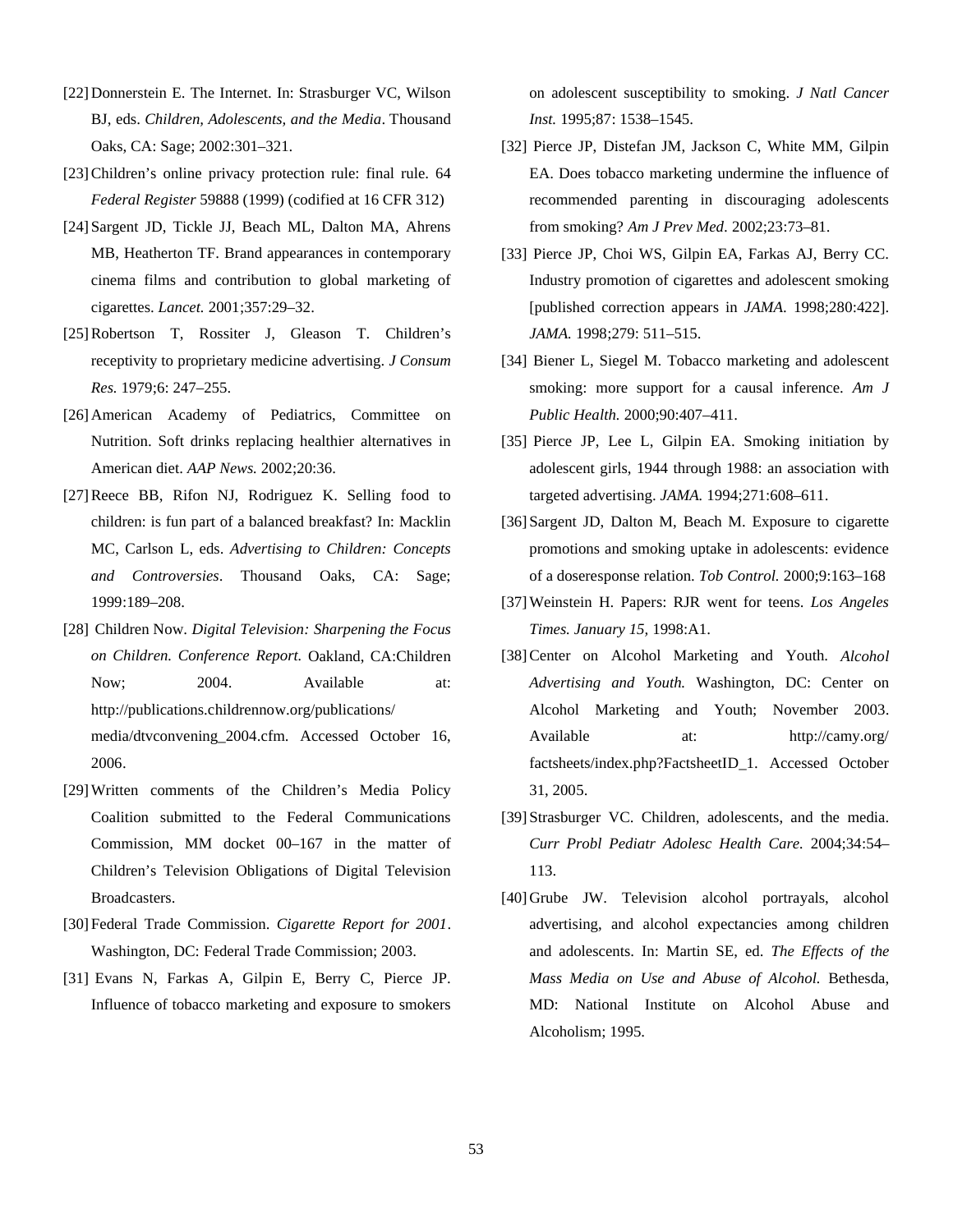- [41] Madden PA, Grube JW. The frequency and nature of alcohol and tobacco advertising in televised sports, 1990 through 1992. *Am J Public Health.* 1994;84:297–299.
- [42] Aitken PP, Eadie DR, Leathar DS, McNeill RE, Scott AC. Television advertisements for alcoholic drinks do reinforce underage drinking. *Br J Addict.* 1988;83:1399– 1419.
- [43] Wyllie A, Zhang JF, Casswell S. Positive responses to televised beer advertisements associated with drinking and problems reported by 18 to 29-year-olds. *Addiction.*  1998;93:749–760.
- [44] Austin EW, Knaus C. Predicting future risky behavior among those "too young" to drink as the result of advertising desirability. Paper presented at: meeting of the Association for Education in Journalism and Mass Communication; Baltimore, MD; August 5–8, 1998.
- [45] Grube JW. Alcohol Advertising and Alcohol Consumption: A Review of Recent Research—National Institute on Alcohol Abuse and Alcoholism 10th Special Report to Congress on Alcohol and Health. Bethesda, MD: National Institute on Alcohol Abuse and Alcoholism; 1999.
- [46] Robinson TN, Chen HL, Killen JD. Television and music video exposure and risk of adolescent alcohol use. *Pediatrics.* 1998; 102(5). Available at: www.pediatrics.org/cgi/content/full/102/ 5/e54.
- [47] Strasburger VC. Alcohol advertising and adolescents. *PediatrClin North Am.* 2002;49:353–376, vii
- [48] Austin EW, Meili HK. Effects of interpretations of televised alcohol portrayals on children's alcohol beliefs. *J Broadcast Electron Media.* 1994;38:417–435
- [49] Rubin A. Prescription drugs and the cost of advertising them: part I. Available at: www.therubins.com/geninfo/advertise.htm. Accessed October 31, 2005
- [50] Angell M. *The Truth About the Drug Companies, How They DeceiveUs and What to Do About It*. New York, NY: Random House; 2004
- [51] Thomaselli R. 47% of doctors feel pressured by DTC drug advertising. *Advertising Age.* January 14, 2003
- [52] Rosenthal MB, Berndt ER, Donohue JM, Frank RG, Epstein AM. Promotion of prescription drugs to consumers. *N Engl J Med.* 2002;346:498–505
- [53] Horgen KB, Choate M, Brownell KD. Television food advertising: targeting children in a toxic environment. In: Singer DG, Singer JL, eds. *Handbook of Children and the Media*.Thousand Oaks, CA: Sage; 2001:447–461
- [54] Taras HL, Gage M. Advertised foods on children's television.*Arch Pediatr Adolesc Med.* 1995;149:649–652
- [55] Kunkel D, Gantz W. Television Advertising to Children: Message Content in 1990—Report to the Children's Advertising Review Unit of the National Advertising Division, Council of Better Business Bureaus. Bloomington, IN: Indiana University; 1991
- [56] Sokol RJ. The chronic disease of childhood obesity: the sleeping giant has awakened. *J Pediatr.* 2000;136:711– 713
- [57] Liebert RM, Sprafkin J. *The Early Window: Effects of Television on Children and Youth*. 3rd ed. New York, NY: Pergamon Press; 1988
- [58] Taras HL, Sallis JF, Patterson TL, Nader PR, Nelson JA. Television's influence on children's diet and physical activity. *J Dev Behav Pediatr.* 1989;10:176–180
- [59] Ray JW, Klesges RC. Influences on the eating behavior of children. *Ann N Y Acad Sci*. 1993;699:57–69
- [60] Borzekowski DL, Robinson TN. The 30-second effect: an experiment revealing the impact of television commercials on food preferences of preschoolers. *J Am Diet Assoc.* 2001;101: 42–46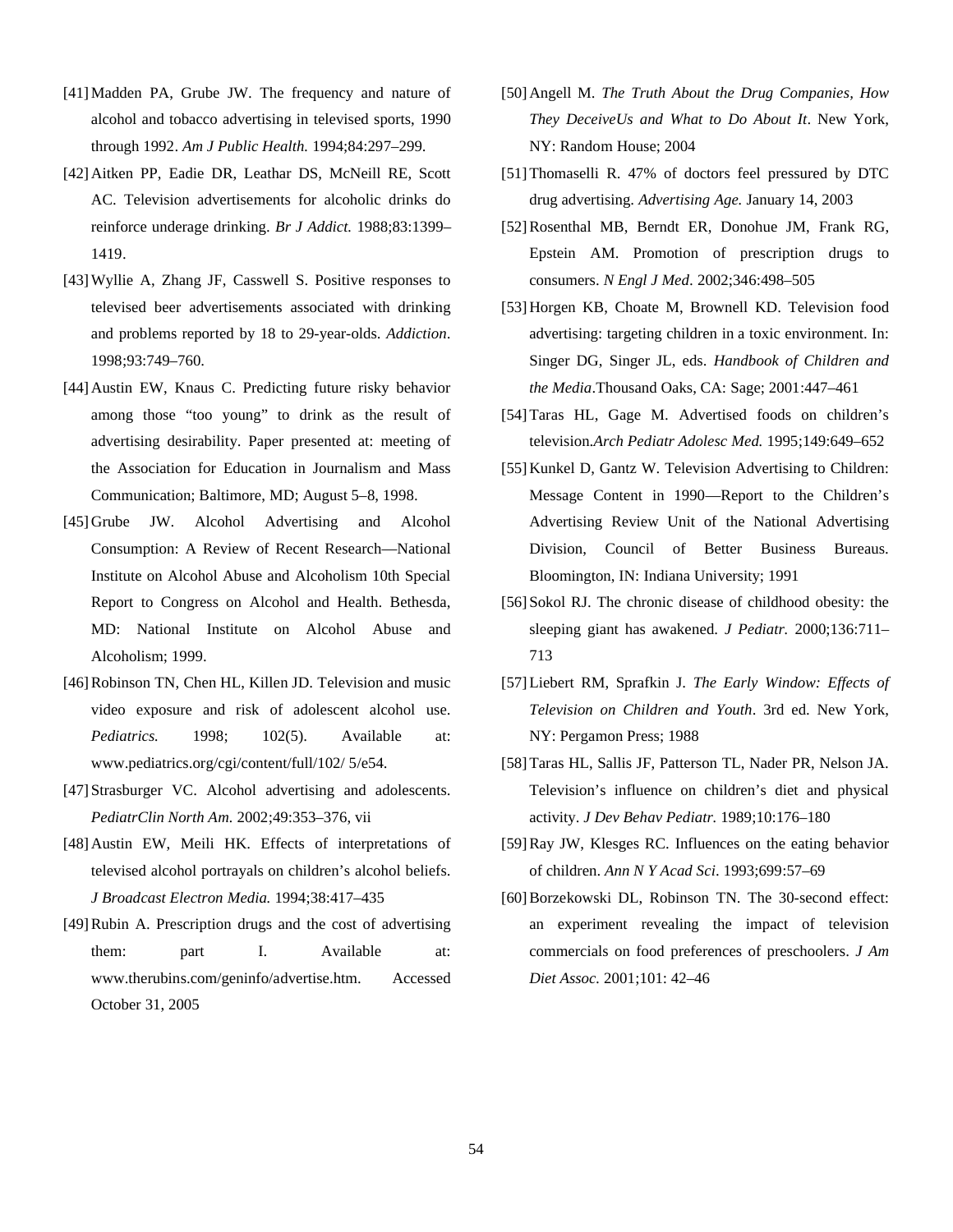- [61] Gorn GH, Goldberg ME. Behavioral evidence of the effects of televised food messages on children. *J Consum Res.* 1982;9: 200–205
- [62] Kilbourne J. Deadly Persuasion: Why Women and Girls Must Fight the Addictive Power of Advertising. New York, NY: Free Press; 1999
- [63] Collins RL, Elliott MN, Berry SH, et al. Watching sex on television predicts adolescent initiation of sexual behavior. *Pediatrics* 2004;114(3). Available at: www.pediatrics.org/cgi/ content/full/114/3/e280
- [64] Brown JD, L'Engle KL, Pardun CJ, Guo G, Kenneavy K, Jackson C. Sexy media matter: exposure to sexual content in music, movies, television, and magazines predicts black and white adolescents' sexual behavior. *Pediatrics.* 2006;117:1018–1027
- [65] Snowbeck C. FDA tells Levitra to cool it with ad. *Pittsburgh Post-Gazette*. April 19, 2005. Available at: www.postgazette. com/pg/05109/490334.stm. Accessed October 16, 2006
- [66] Elliott S. Viagra and the battle of the awkward ads. *The NewYork Times*. April 25, 2004:B1
- [67] Santelli J, Ott MA, Lyon M, Rogers J, Summers D. Abstinenceonly sex education policies and programs: a position paper of the Society for Adolescent Medicine. *J Adolesc Health.* 2006;38: 83–87
- [68] Furstenberg FF Jr, Geitz LM, Teitler JO, Weiss CC. Does condom availability make a difference? An evaluation of Philadelphia's health resource centers. *Fam Plann Perspect.* 1997;29: 123–127
- [69] Guttmacher S, Lieberman L, Ward D, Freudenberg N, Radosh A, DesJarlais D. Condom availability in New York City public high schools: relationships to condom use and sexual behavior. *Am J Public Health.*  1997;87:1427–1433
- [70] Jemmott JB III, Jemmott LS, Fong GT. Abstinence and safer sex HIV risk-reduction interventions for African

American adolescents: a randomized controlled trial. *JAMA.* 1998;279: 1529–1536

- [71] Schuster MA, Bell RM, Berry SH, Kanouse DE. Impact of a high school condom availability program on sexual attitudes and behaviors. *Fam Plann Perspect.*  1998;30:67–72, 88
- [72] Kirby D, Brener ND, Brown NL, Peterfreund N, Hillard P, Harrist R. The impact of condom availability [correction of distribution] in Seattle schools on sexual behavior and condom use [published correction appears in *Am J Public Health*. 1999; 89:422]. *Am J Public Health.* 1999;89:182–187
- [73] Blake SM, Ledsky R, Goodenow C, Sawyer R, Lohrmann D,Windsor R. Condom availability programs in Massachusetts high schools: relationships with condom use and sexual behavior. *Am J Public Health.*  2003;93:955–962
- [74] Strasburger VC. Adolescents, sex, and the media: ooooo, baby, baby—a Q & A. *Adolesc Med Clin.* 2005;16:269– 288, vii80. Sellers DE, McGraw SA, McKinlay JB. Does the promotion and distribution of condoms increase teen sexual activity? Evidence from an HIV prevention program for Latino youth. *Am J Public Health.*  1994;84:1952–1959
- [75] British Medical Association. *Eating Disorders, Body Image & the Media*. London, England: British Medical Association; 2000
- [76] Borzekowski DL, Bayer AM. Body image and media use among adolescents. *Adolesc Med Clin.* 2005;16:289–313
- [77] Ward CL. New report examines commercialism in U.S. schools. *New York Times. September 14,* 2000:D1
- [78] Molnar A. School commercialism and adolescent health. *AdolescMed Clin.* 2005;16:447–461, ix
- [79] Richards JI, Wartella EA, Morton C, et al. The growing commercialization of schools: issues and practices. *Ann Am Acad Pol Soc Sci.* 1998;557:148–167